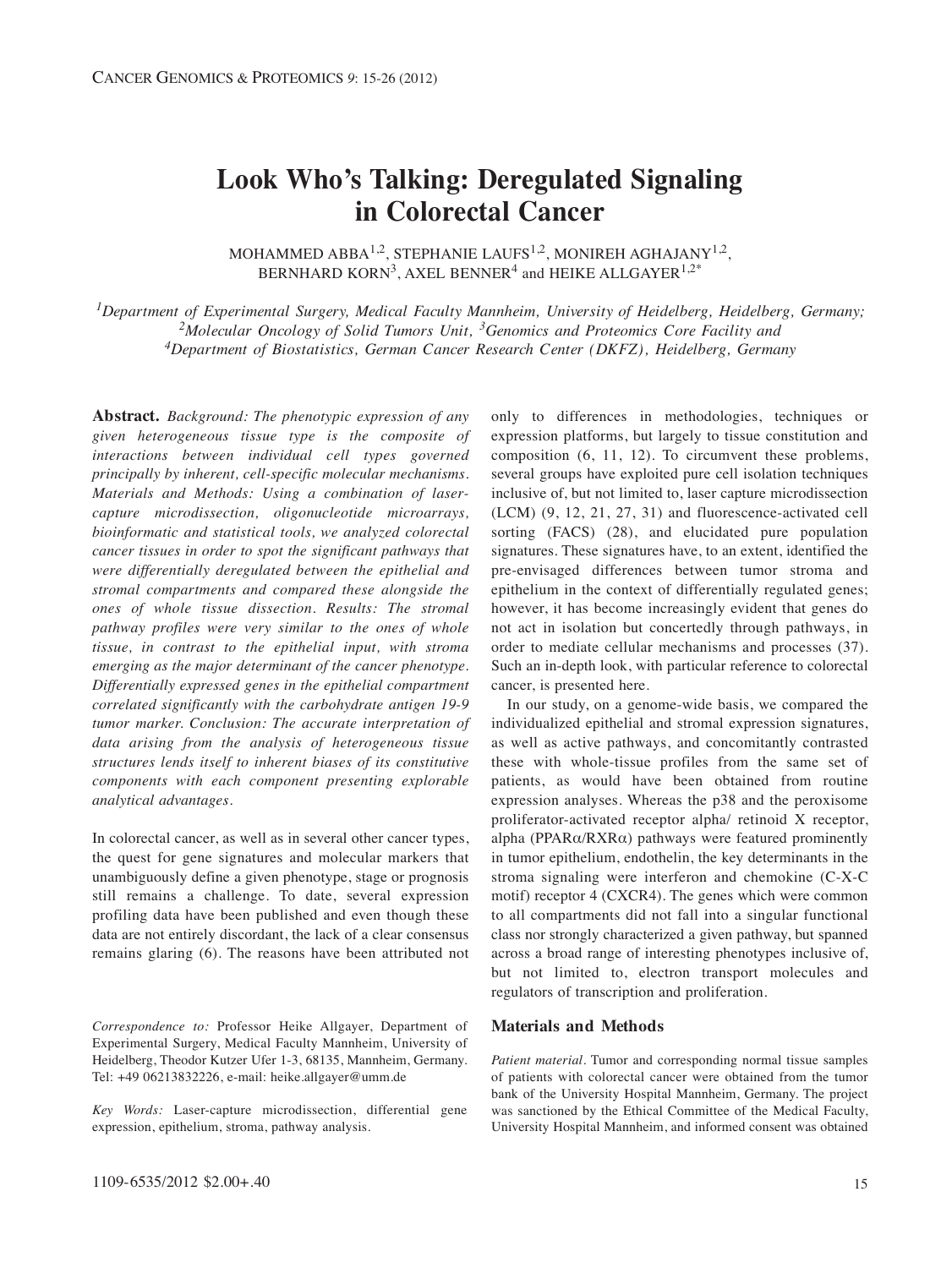from patients or their spouses when the former were deceased. All together, 35 paired tumor and normal samples from patients who had undergone surgery between 2002- 2008 were utilized. Tumor and normal sample sections were prepared by pathologists prior to snap freezing and subsequent storage in liquid nitrogen.

*LCM.* LCM was carried out on a PALM MicroBeam system (PALM Microlaser Technologies, Munich, Germany). Epithelial and stromal cells from tumor and normal sections were catapulted separately into the PALM adhesive caps with four samples corresponding to tumor epithelium (TE), tumor stroma (TS), normal epithelium (NE) and normal stroma (NS) generated from each patient. Stromal dissection was random and not cell-type specific. LCM was employed for samples from only 10 out of the 35 patients.

*RNA isolation from whole dissected tissue and LCM generated samples.* Total RNA was isolated from whole-tissue and LCM samples with RNeasy mini and micro kits (Qiagen, Hilden, Germany), respectively, in line with the manufacturer's instructions. RNA quality was ascertained with Bio-Rad Experion™ (Bio-Rad, Hercules, CA, USA) using Standardsens and HighSens chips for whole tissue and LCM samples accordingly. In all cases, samples with an RNA quality index  $(ROI) \geq 7$  were utilized.

*In vitro transcription and amplification.* The process was performed with the TargetAmp 2-Round Biotin-aRNA amplification kit 3.0 (Epicentre Biotechnologies, Madison, WI, USA) in keeping with the appended protocol. The quality and quantity of the produced messenger RNA was subsequently evaluated with Bio-Rad Experion™ before hybridization.

*Microarray hybridization and data analysis.* Anti-sense RNA was hybridized onto IIlumina human sentrix-8 chips (Illumina Inc, San Diego, CA, USA), washed, blocked and then stained with streptavadin Cy3 (Amersham Biosciences, Buckinghamshire, UK) with resultant detection of the fluorescence emission. Data extracted from the microarrays were analyzed using three different bioinformatic tools: Bead Studio 3 (Illumina Inc, San Diego, CA, USA), Chipster software for DNA microarray data analysis (Center for Science, Espoo, Finland) and the linear model for microarray data (Limma) (29). The array data have been deposited in NCBI's Gene Expression Omnibus and are accessible *via* the GEO Series accession number GSE31279.

*Quantitative real-time PCR validation.* Quantitative RT-PCR was carried out on a Light Cycler 480 system (Roche Applied Science, Germany) using Quantitect Primer assays (Qiagen) and SYBR green detection system. The delta –delta– CT algorithm was utilized using three housekeeping genes: succinate dehydrgenase (SDHA), tatabox binding protein (TBP) and beta-2 microglobulin (B2M) for normalization, as previously elaborated by Vandesompele *et al.* (36). Twelve out of the 44 commonly expressed genes were validated in all 35 patients.

*Bioinformatic analysis.* To appraise the spectrum of biological functions, canonical pathways and networks involving our candidate genes in the three compartments (whole tissue, stroma and epithelium), we used the Ingenuity Pathway Analysis (Ingenuity Systems Inc, Redwood City, CA, USA), software tool, supported in part by the DAVID ease (16;17) and Pathfinder (14) software tools.

The annotated lists of significantly deregulated genes together with their fold changes were imported into the core analysis tool. The generated pathways were edited to allow only those above the threshold *p*-value (0.05) and those with cancer related affiliations. Two factors were key in determining if the pathways were significant, namely the number of genes in the data set compared to the entire number of genes in a given pathway, and a right-tailed Fischer's exact test to rule out the probability that such a combined occurrence of genes was by chance. The set cut-off *p*-value of 0.05 corresponds to a negatively log-transformed value of 1.3, and the higher this log-transformed value, the more significant the association.

## **Results**

*Patient profile*. Of all samples taken into account, 8 had (UICC) stage 1 disease, 11 had stage 2, 4 had stage 3 and 12 had stage 4 disease with documented metastasis. Of the total population, 24 patients were males and 11 were females Details of the patient demographics are given in Table I.

*Gene expression profile.* The Limma data set was selected for all analyses. All values were log 2-transformed and genes with a value of *p<*0.1 and which were at least 2.5-fold up- or down-regulated were considered significant. Using these criteria, we found 2217, 211 and 1644 genes to be significantly deregulated between tumor and normal samples in the whole tissue, epithelial and stromal compartments, respectively. When we compared these, we discovered that 44 of these genes were common for all compartments, 373 were shared between whole tissue and stroma, 73 by whole tissue and epithelium and 16 by epithelium and stroma. A total of 78 genes were found to be exclusively expressed in the epithelium and 1,211 genes exclusively in the stroma (illustrated in Figure 1; genes common to all compartments are listed in Table II).

*Comparison of expression data with meta-analysis of gene expression profiling in colorectal cancer.* To further validate our gene expression data, we compared our compartmentalized profile, as well as the whole-tissue expression profile with the meta-analysis conducted by Chan *et al.* (8). Out of the 22 genes most commonly reported as being up-regulated in cancer *versus* normal tissue, there existed 15 in our whole tissue list, 10 in our stromal list and 4 in our epithelial list, with 3 genes: transforming growth factor, beta 1 (*TGFB1*), interferon induced transmembrane protein 1 (*IFITM1*) and P-cadherin (placental) (*CDH3*) common to all lists. There were five out of eight genes amongst the most reported down-regulated genes in 6 or more studies, with creatine kinase, brain (*CKB*) common to all compartments (Table III).

*Compartmental pathways.* Differential whole-tissue expression: Here, we considered pathways that were generated from genes that were differentially expressed between tumor and normal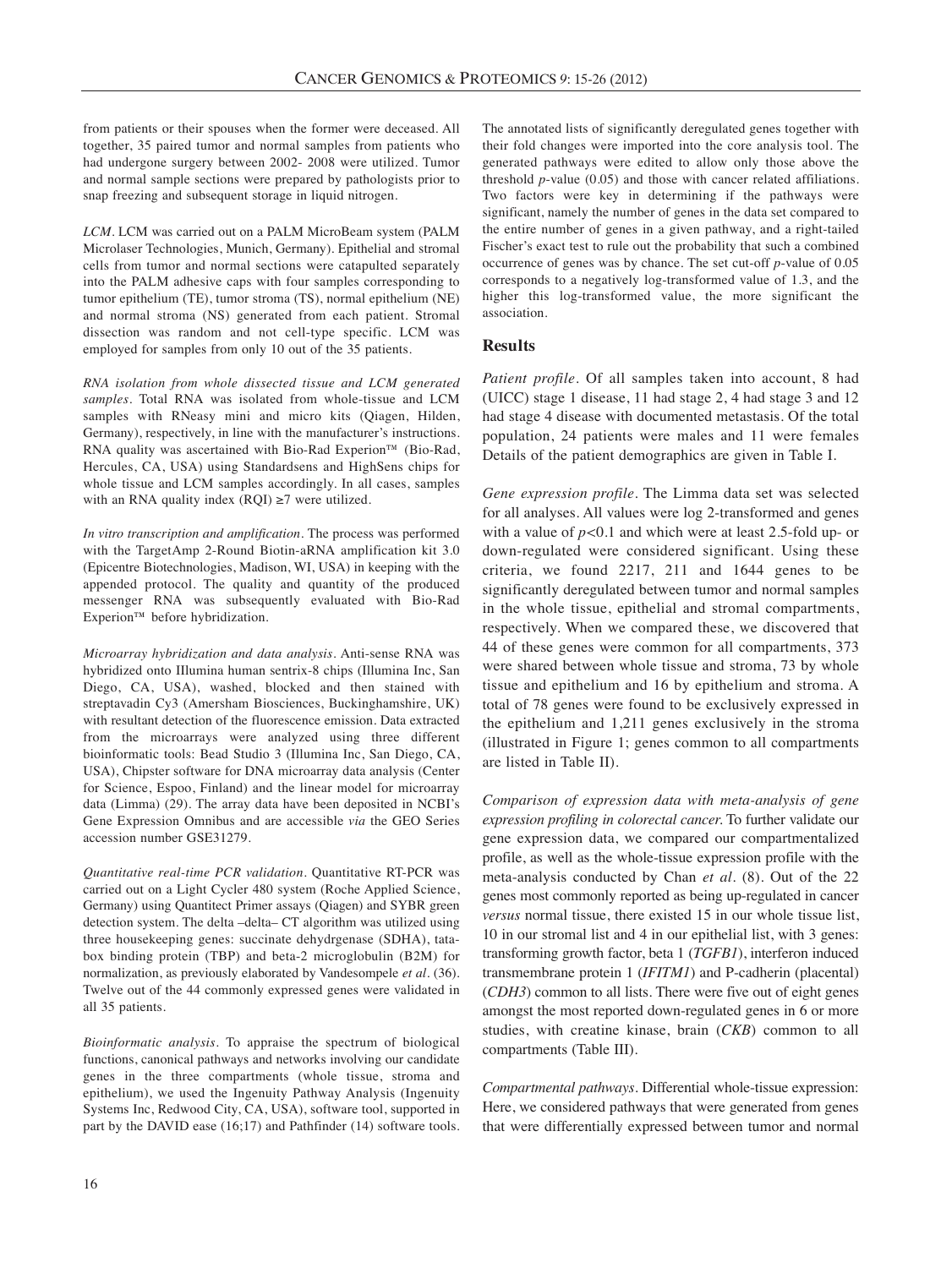| Case no        | Gender                    | Age | Tumor location        | <b>TNM</b> | Tumor grade    | $CEA (\mu g/l)$ | CA19-9 (kU/l)  |
|----------------|---------------------------|-----|-----------------------|------------|----------------|-----------------|----------------|
| 1              | M                         | 59  | Rectosigmoid          | pT2/N0/M0  | G <sub>2</sub> | 12.3            | 3              |
| 2              | $\mathbf F$               | 49  | Rectum                | pT2/N0/M0  |                | 28.4            | 19.9           |
| 3              | M                         | 62  | Rectum                | pT2/N1/M0  | G <sub>3</sub> | 0.7             | 15             |
| $\overline{4}$ | F                         | 41  | Rectum                | pT3/N2/M1  | G <sub>2</sub> | 6.8             | 19             |
| 5              | M                         | 49  | Rectum                | pT4/N0/M0  | G <sub>2</sub> | 440             | 150            |
| 6              | M                         | 71  | Sigmoid colon         | pT3/N1/M0  | G <sub>2</sub> | 898             | 5590           |
| 7              | M                         | 48  | Sigmoid colon         | pT4/N2/M1  | G <sub>3</sub> | 10.6            | 185            |
| 8              | F                         | 68  | Transverse colon      | pT3/N2/M1  | G <sub>3</sub> | 110.7           | 227            |
| 9              | F                         | 45  | Rectosigmoid          | pT3/N0/M0  | G <sub>2</sub> | 6.1             | 638            |
| 10             | M                         | 57  | Left colonic flexure  | pT2/N0/M0  | G <sub>2</sub> | 2.1             | 91             |
| 11             | M                         | 57  | Caecum                | pT2/N0/M0  | G <sub>2</sub> | 0.3             | 9              |
| 12             | $\boldsymbol{\mathrm{F}}$ | 39  | Colon                 | pT2/N0/M0  | G <sub>2</sub> | <1              | $\overline{c}$ |
| 13             | M                         | 55  | Sigmoid colon         | pT2/N0/M0  | G <sub>2</sub> | 1               | NA             |
| 14             | M                         | 54  | Rectum                | pT2/N0/M0  | G <sub>2</sub> | 525             | 2304           |
| 15             | M                         | 74  | Rectum                | pT2/N0/M0  | G1             | 6.6             | 72             |
| 16             | M                         | 79  | Colon                 | pT4/N0/M0  | G <sub>3</sub> | <1              | <1             |
| 17             | M                         | 78  | Colon                 | pT3/N0/M0  | G <sub>2</sub> | 12              | NA             |
| 18             | $\boldsymbol{\mathrm{F}}$ | 74  | Colon                 | pT3/N0/M0  | G <sub>2</sub> | $\overline{4}$  | NA             |
| 19             | M                         | 66  | Colon                 | pT3/N0/M0  |                | 1               | $\langle 2$    |
| 20             | M                         | 80  | Colon                 | pT3/N0/M0  | G <sub>2</sub> | <b>NA</b>       | NA             |
| 21             | M                         | 76  | Cecum/ascending colon | pT3/N0/M0  | G2             | 0.6             | NA             |
| 22             | M                         | 67  | Colon                 | pT3/N0/M0  | G <sub>2</sub> | 1.7             | 11             |
| 23             | M                         | 72  | Cecum                 | pT3/N0/Mx  |                | 8.81            | NA             |
| 24             | F                         | 76  | Colon                 | pT3/N0/M0  | G <sub>2</sub> | NA              | NA             |
| 25             | F                         | 61  | Colon                 | pT3/N0/Mx  | G <sub>2</sub> | NA              | <b>NA</b>      |
| 26             | F                         | 81  | Rectum                | pT3/N0/Mx  | G <sub>3</sub> | 4.3             | 24             |
| 27             | M                         | 63  | Rectum                | pT3/N0/M0  | G <sub>2</sub> | <b>NA</b>       | 22             |
| 28             | $\mathbf M$               | 59  | Colon                 | pT3/N1/M0  | G <sub>2</sub> | 2.8             | 18             |
| 29             | $\mathbf F$               | 60  | Rectum                | pT3/N1/M0  | G2             | 2.7             | $\overline{4}$ |
| 30             | M                         | 83  | Right colonic flexure | pT4/N2/M1  | G <sub>2</sub> | 15.6            | <b>NA</b>      |
| 31             | M                         | 70  | Colon                 | pT4/N2/M1  | G <sub>2</sub> | 11.8            | 6              |
| 32             | M                         | 74  | Colon                 | pT3/N1/M1  | G <sub>2</sub> | 16.7            | 132            |
| 33             | M                         | 72  | Colon                 | pT4/N1/M1  | G <sub>2</sub> | 1               | 9              |
| 34             | $\mathbf M$               | 64  | Rectum                | pT3/N2/M1  | G <sub>3</sub> | 41.4            | 50             |
| 35             | $\mathbf F$               | 66  | Colon                 | pT3/N2/M1  | G <sub>3</sub> | 3.7             | <1             |

Table I. *Demographic details of patients whose samples were used for the microarray experiments.*

TMM: Tumor node metastasis; CEA: carcinoembryonic antigen; CA19-9: carbohydrate antigen 19-9.

whole-tissue samples. Seven cancer-related pathways were established to be significant and included those of the role of CSK homologous kinase (CHK) proteins in cell cycle checkpoint control; cell cycle  $G_1/S$  checkpoint regulation; polyamine regulation in colon cancer; ataxia telangiectasia mutated (ATM) signaling; p53 signaling; hypoxia-inducible factor, alpha subunit 1 (HIFA1) signaling; and, as would be expected, molecular mechanisms of cancer (Figure 2C).

*Epithelial expression.* In the epithelial compartment, the active pathways were not as enriched as were for the wholetissue compartment, obviously due to there being fewer deregulated genes, but nonetheless had a completely different profile. In the context of gene numbers in relation to all genes known for the specific pathways, no statistically significant differences were found. However, data for differences in eight pathways were found to be significant,

with *p*-values ranging from 0.5 to 0.005 (minus-log *p*-value of 1.25-2.25). These were p38 MAPK, PPARα/RXRα, B-cell activating factor, toll-like receptor, tight junction and endothelin signaling and the pathways active in xenobiotic metabolism by cytochrome P450 (Figure 2A).

*Stromal expression.* The operational pathways in the stromal compartment were strikingly similar to those of the wholetissue profile, indicating that most whole-tissue expression profile is greatly affected by the stromal composition. Additionally, CXCR4 and interferon signaling were detected, which were not evident in the whole-tissue profile (Figure 2B).

*Functional classification of compartmentalized expression.* Functional classification serves to cluster genes into operational functional categories. In all three compartments, cancer was the most significant attributable process, but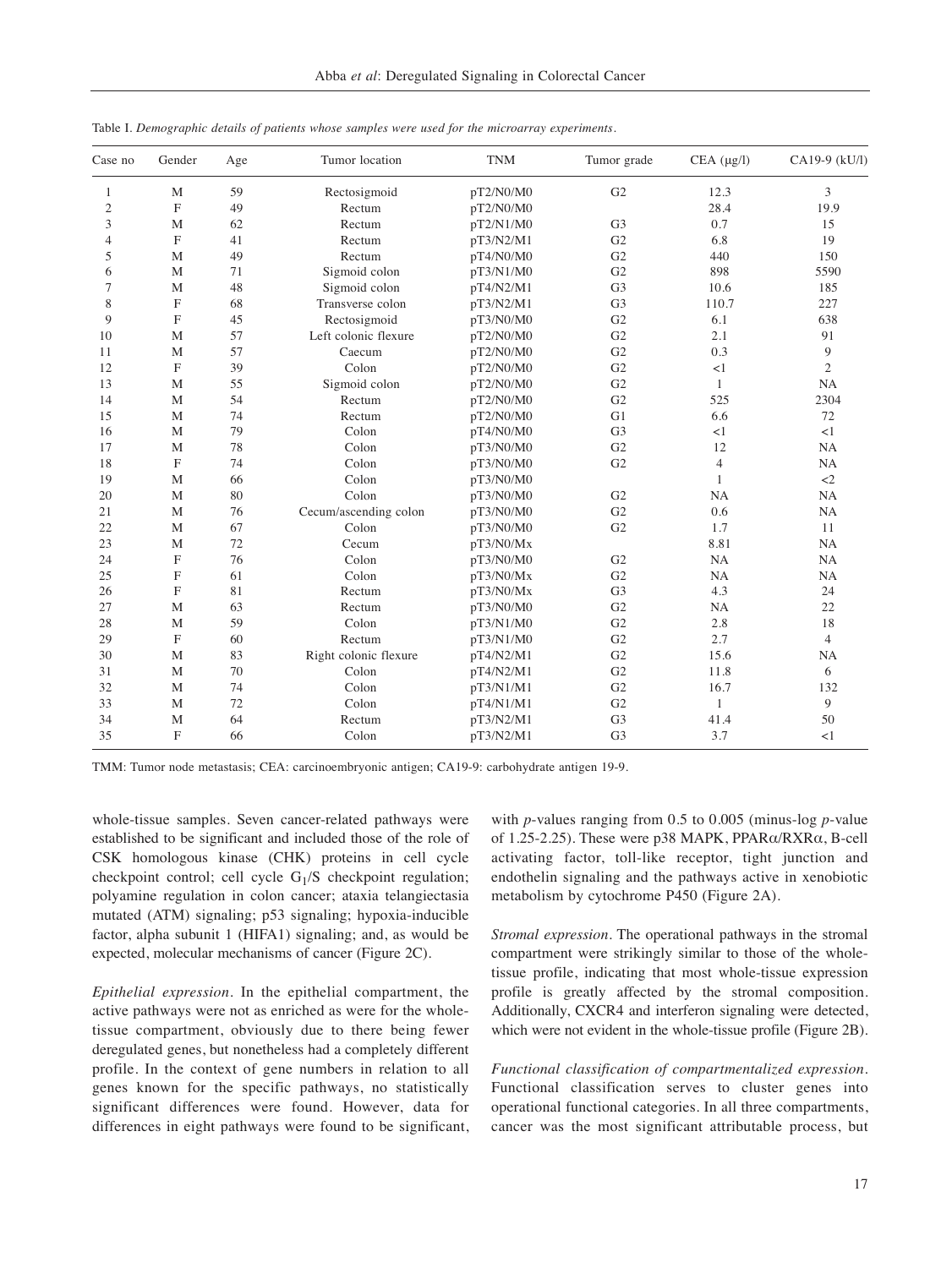interestingly, the level of significance for enrichment in the stroma was 3.5- and 2.7-log fold higher than in epithelium and whole tissue respectively, suggesting that the stroma is a much stronger classifier of cancer than are epithelial cancer cells (Figure 3).

*Network analysis.* As the interactions between genes become more thoroughly investigated, canonical pathways become either reinforced or newly established. Networks represent such developing associations, and provide a strong scaffold for the discovery of other interactions. We generated a separate network for the three compartments considered here and, without pre-selection bias, acquired a significant similarity between the stromal and whole-tissue networks (Figure 4) indicating again how whole-tissue expression analysis is greatly influenced by the stromal component.

*Correlation of expression data with clinico-pathologic variables.* As with all data involving patient samples, we sought to establish a significant correlation of the differential compartmentalized and whole-tissue expression data with the matched clinical variables of the corresponding patients. We performed a global statistical test using a logistic model and set the level of significance at *p≤*0.05. We evaluated the tumor size (pT1-T2 *vs.* pT3-T4), lymph node status (pN0 *vs.* pN1/N2), presence or absence of distant metastasis (pM0/Mx *vs.* pM1) and carcino-embryonic antigen (CEA) set at ≤5 μg/l for negative values and >5 μg/l for positive values. Carbohydrate antigen 19-9 (CA 19-9) was also included, where a value of ≤40 kU/l was considered negative. For the tumor markers, only values obtained before surgery were used. Considering that our patients spanned across all stages of colorectal cancer and with a total population of 35 patients, the power was too low to establish any significant association, with the exception of CA 19-9 in the epithelial compartment, where we obtained a significance level of *p=*0.028. Contributing molecules to this significance were, leucine zipper-like transcription regulator (*LZTR1*), transmembrane protein 201 (*TMEM201*), homeobox D1 (*HOXD1*), lysophosphatidic acid receptor 1 (*LPAR1*) and the DNA-directed RNA polymerase II (*POLR2D*). Out of these, *LZTR1, HOXD1* and *LPAR1* were significantly up-regulated in samples with a CA 19-9 value less than 40 kU/l, and *TMEM201* and *POLR2D* were significantly higher in those samples where CA 19-9 was greater than 40 kU/l. These findings are summarized in Table IV.

## **Discussion**

In the process of understanding tumor initiation, progression and dissemination, it is clear that certain genetic and epigenetic events modify tissue behavior and endow cells with newly acquired capacities of proliferation, apoptosis evasion, extravasation and metastasis, mediated mainly



Figure 1. *Venn diagram showing significantly deregulated genes in whole-tissue, epithelial and stromal compartments.*

through concerted interventions in signal transduction pathways, culminating in the destabilization of normal tissue homeostasis (37).

The interaction of an epithelial tumor entity with its surrounding stroma was described by Paget as akin to that of seed and soil, and for a tumor to grow and intravasate, it needs the 'permissiveness' of the stromal compartment (25). In order to dissect this process on all fronts, we laser microdissected epithelium and stroma from tumor, as well as normal, tissues and by using bioinformatic tools, we compared the gene expression profiles of the different compartments.

The epithelial and stromal pathways were distinctly different with the exception of endothelin 1 signaling, which was significantly active in both compartments. The endothelin axis is able to trigger a highly interconnected signaling network that ultimately activates the hallmarks of cancer, including aberrant cell proliferation, adhesion, migration, invasion, angiogenesis and antiapoptotic activity (2). The tumor epithelial cells must also initialize angiogenesis themselves, without which process, the tumor would fail to develop, as local diffusion for transport of nutrients and removal of waste products from the tumor site would suffice for only very small tumors (32). This is perhaps why this signaling pathway was found to be active in both compartments.

Accordingly, the most active pathways in the epithelial compartment are the ones that modulated cell proliferation and differentiation (p38 MAPK) (38), gene transcription (PPARα) (20), tumor immune evasion (toll-like receptor signaling) (15), and loss of cell contact inhibition, polarity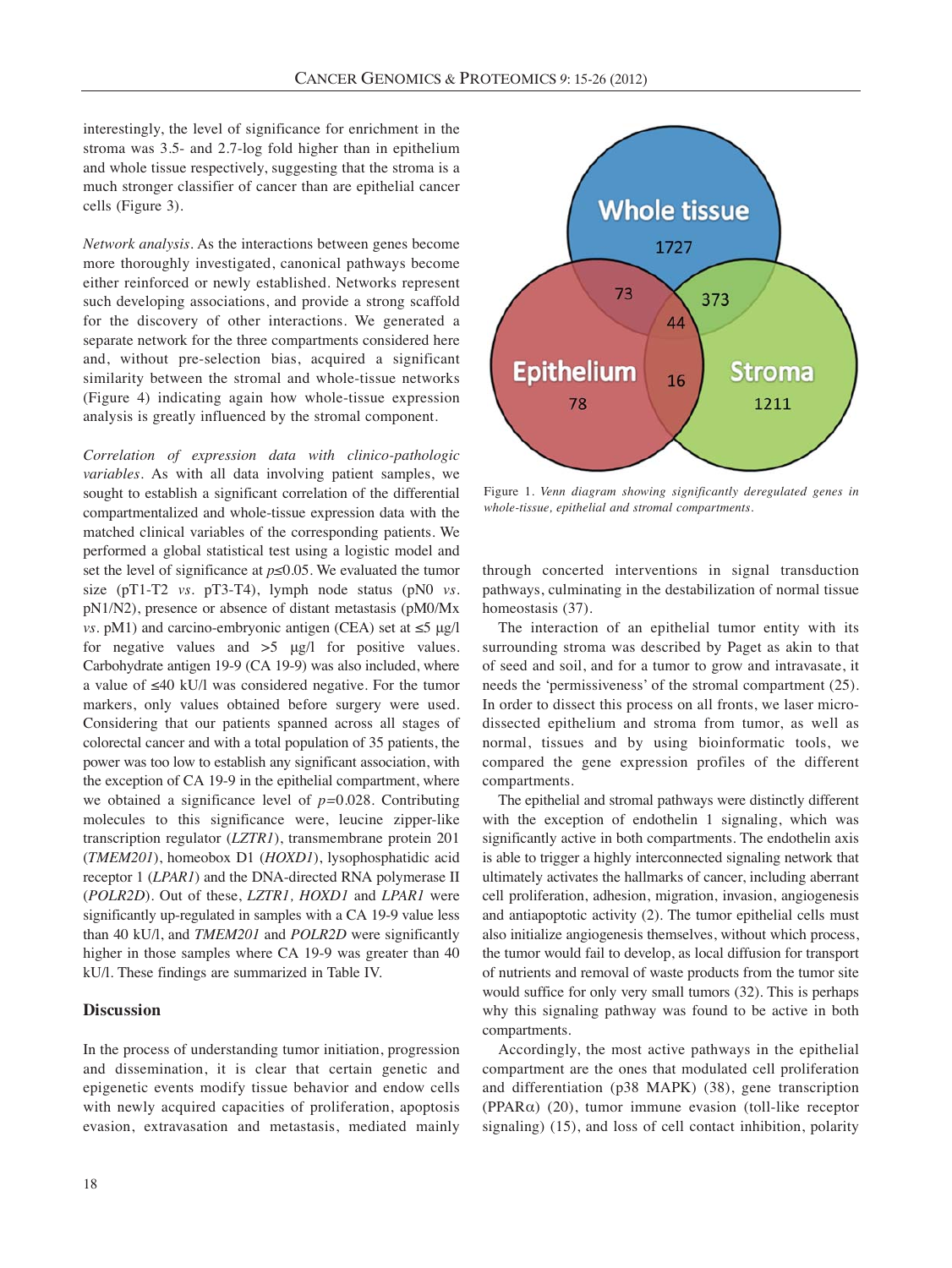

Figure 2. *Active canonical pathways in the epithelial (A), stromal (B) and whole-tissue (C) compartments.*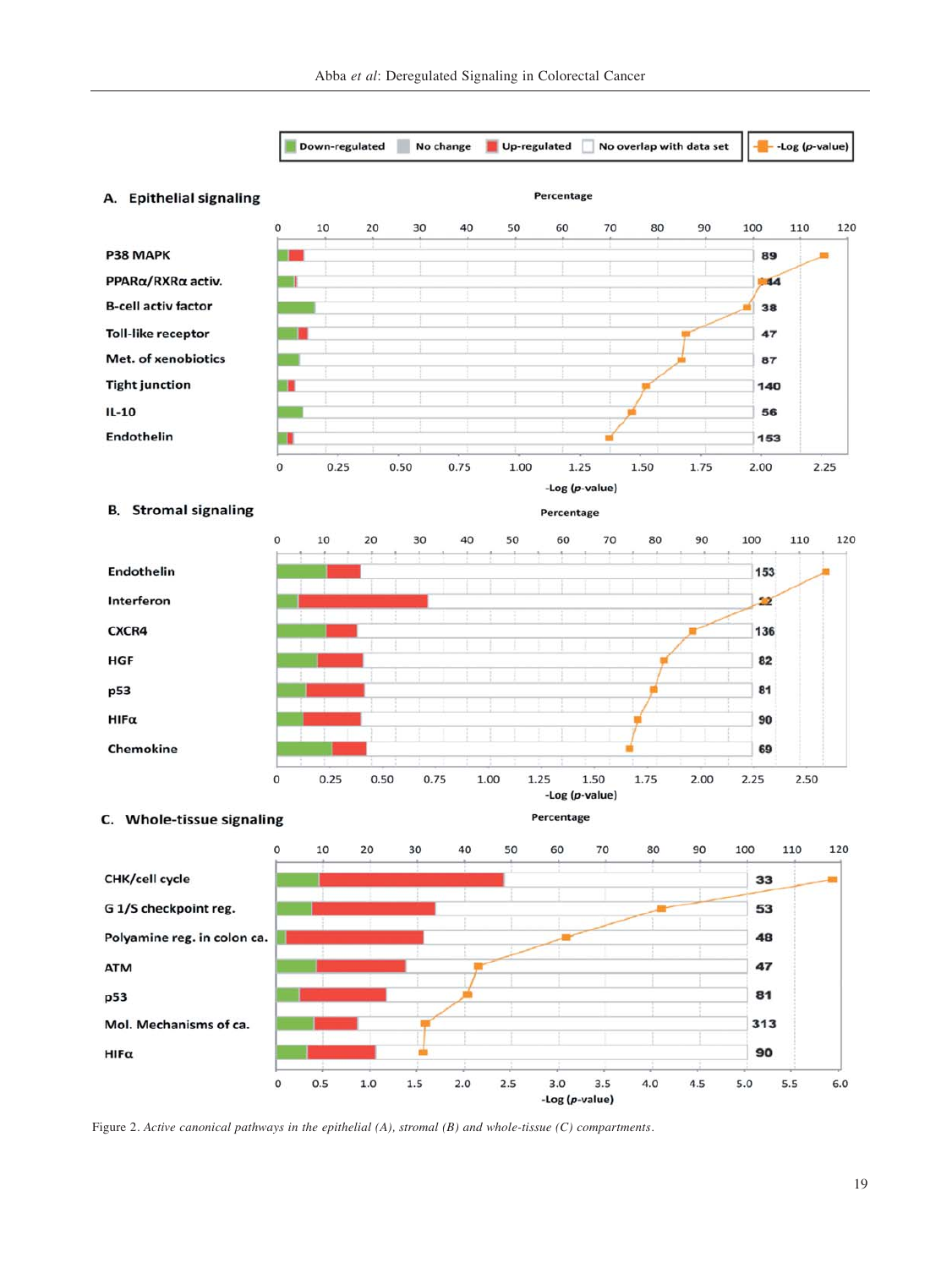| Table II. Deregulated genes common to all compartments. |  |  |  |  |
|---------------------------------------------------------|--|--|--|--|
|---------------------------------------------------------|--|--|--|--|

| Genbank_accession number | Gene name                                                                        | Fold change (T/N) |  |
|--------------------------|----------------------------------------------------------------------------------|-------------------|--|
|                          |                                                                                  |                   |  |
| NM_000717                | Carbonic anhydrase IV                                                            | 6<br>7            |  |
| NM_022343<br>NM_019025   | 17-KDa fetal brain protein<br>Spermine oxidase                                   | $\overline{4}$    |  |
| NM_003641                | Interferon induced transmembrane protein 1 (9-27)                                | $\overline{4}$    |  |
| NM_005063                | Stearoyl-coA desaturase (delta-9-desaturase)                                     | $-5$              |  |
| NM_013332                | Hypoxia-inducible protein-2                                                      | $-4$              |  |
| NM_018945                | Phosphodiesterase 7B                                                             | $-4$              |  |
| NM_000063                | Compliment component 2                                                           | $\overline{4}$    |  |
| NM_001823                | Creatine kinase, brain                                                           | $-6$              |  |
| NM_000358                | Transforming growth factor, beta-induced, 68KDa                                  | 8                 |  |
| NM_021101                | Claudin 1                                                                        | $-4$              |  |
| NM_005170                | Achaete-scute complex-like 2 (Drosophila)                                        | 8                 |  |
| NM_017899                | Tescalcin                                                                        | $-4$              |  |
| NM_001986                | ETS Variant gene 4 (e1A enhancer binding protein, E1AF)                          | $-5$              |  |
| NM_000849                | Glutathione S-transferase M3 (brain)                                             | 8                 |  |
| NM_001793                | Cadherin 3, type 1, P-cadherin (placental)                                       | 6                 |  |
| NM_001024074             | Histamine N-methyltransferase                                                    | $\overline{7}$    |  |
| NM <sub>-173583</sub>    | Hypothetical protein FLJ33790                                                    | 5                 |  |
| NM_022059                | Chemokine (C-X-C motif) ligand 16                                                | $-4$              |  |
| NM_033260                | Forkhead box q 1                                                                 | $-3$              |  |
| NM_001401                | Endothelial differentiation, lysophosphatidic acid G-protein-coupled receptor, 2 | $-6$              |  |
| NM_015429                | ABI gene family, member 3 (NESH) binding protein                                 | 5                 |  |
| NM_002474                | Myosin, heavy polypeptide 11, smooth muscle                                      | $-5$              |  |
| NM_006988                | ADAM metallopeptidase with thrombospondin type 1, motif 1                        | 6                 |  |
| NM_013261                | Peroxisome proliferative activated receptor, gamma, coactivator 1, alpha         | $-4$              |  |
| NM_144650                | Alcohol dehydrogenase, iron containing, 1                                        | 6                 |  |
| NM_021158                | Tribbles homolog 3 (Drosophila)                                                  | 6                 |  |
| NM_001008406             | B-cell receptor-associated protein 29                                            | $\overline{7}$    |  |
| NM_199169                | Transmembrane, prostate androgen induced RNA                                     | $-4$              |  |
| NM_201441                | TEA domain family member 4                                                       | 6                 |  |
| NM_002612                | Pyruvate dehydrogenase kinase, isozyme 4                                         | 5                 |  |
| NM <sub>-147168</sub>    | Chromosome 9 open reading frame 24                                               | 7                 |  |
| NM_003254                | TIMP metallopeptidase inhibitor 1                                                | 8                 |  |
| NM_007168                | ATP-binding cassette, sub-family A (ABC1), member 8                              | $\overline{4}$    |  |
| NM_016354                | Solute carrier organic anion transporter family, member 4A1                      | $-4$              |  |
| NM_006262                | Peripherin                                                                       | $\overline{4}$    |  |
| NM_018689                | Hypothetical protein IR2155535                                                   | $\tau$            |  |
| NM_007350                | Pleckstrin homology-like domain, family A, member 1                              | 5                 |  |
| NM_000422                | Keratin 17                                                                       | $-5$              |  |
| NM_021021                | Syntrophin, beta 1 (dystrrophin-associated protein A1, 59KDa, basic component 1) | $-6$              |  |
| NM_000603                | Nitric oxide synthase 3 (endothelial cell)                                       | $-5$              |  |
| NM_025130                | Hexokinase domain containing 1                                                   | 6                 |  |
| NM_133443                | Glutamic pyruvate transaminase (alanine aminotransferase) 2                      | 5                 |  |
| NM_153267                | MAM domain containing 2                                                          | 6                 |  |

and growth control (tight junction signaling) (22). Invariably, the coordinated interplay of these pathways endows tumor cells with the appropriate machinery for tumorigenesis and sets the stage for the subsequent phases of invasion, intravasation and metastasis, which must involve the stroma.

The stromal pathways, on the other hand, converge to mediate enhanced invasion, migration, angiogenesis and metastasis in stark contrast to epithelial pathways that are mainly proliferation driven.

Contributing to the stromal expression cascades was interferon signaling, which promotes the transcription of more than 300 interferon-stimulated genes (5, 10, 30). Type I and II interferon-mediated signals are shown to be regulated by the p38 MAPK pathway (34, 35), the epithelial cross-talk of which likely represents how this cascade in the stroma may have been activated. Other active pathways included those of chemokines and their receptors, including CXCR4, a superfamily of small secreted molecules that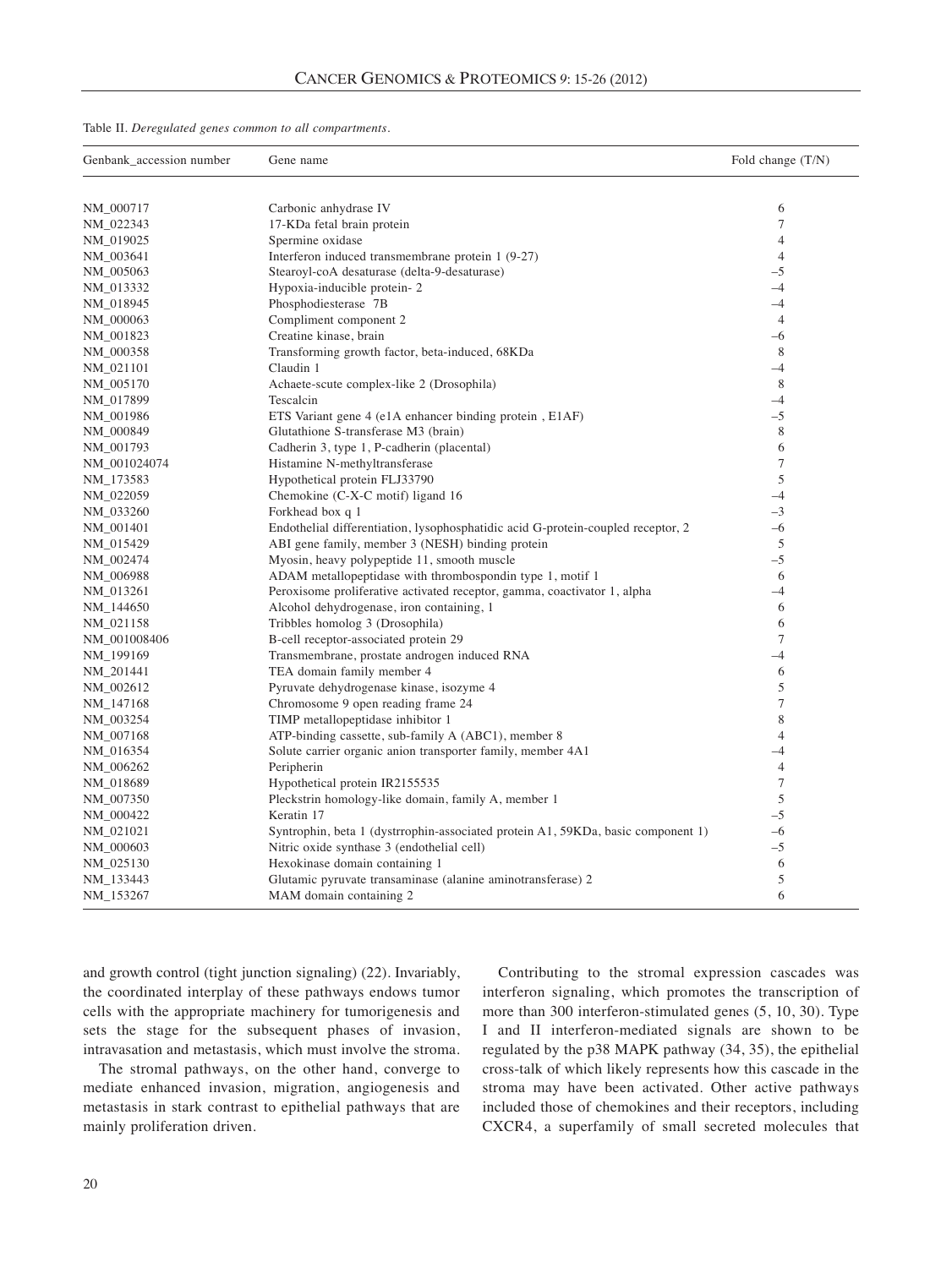

# A. Epithelial Expression





Figure 3. *Biological functions significantly associated with deregulated genes in the epithelial (A), stromal (B) and whole-tissue (C) compartments. Brown longitudinal lines represent the cut-off (-Log) p-value (see text).*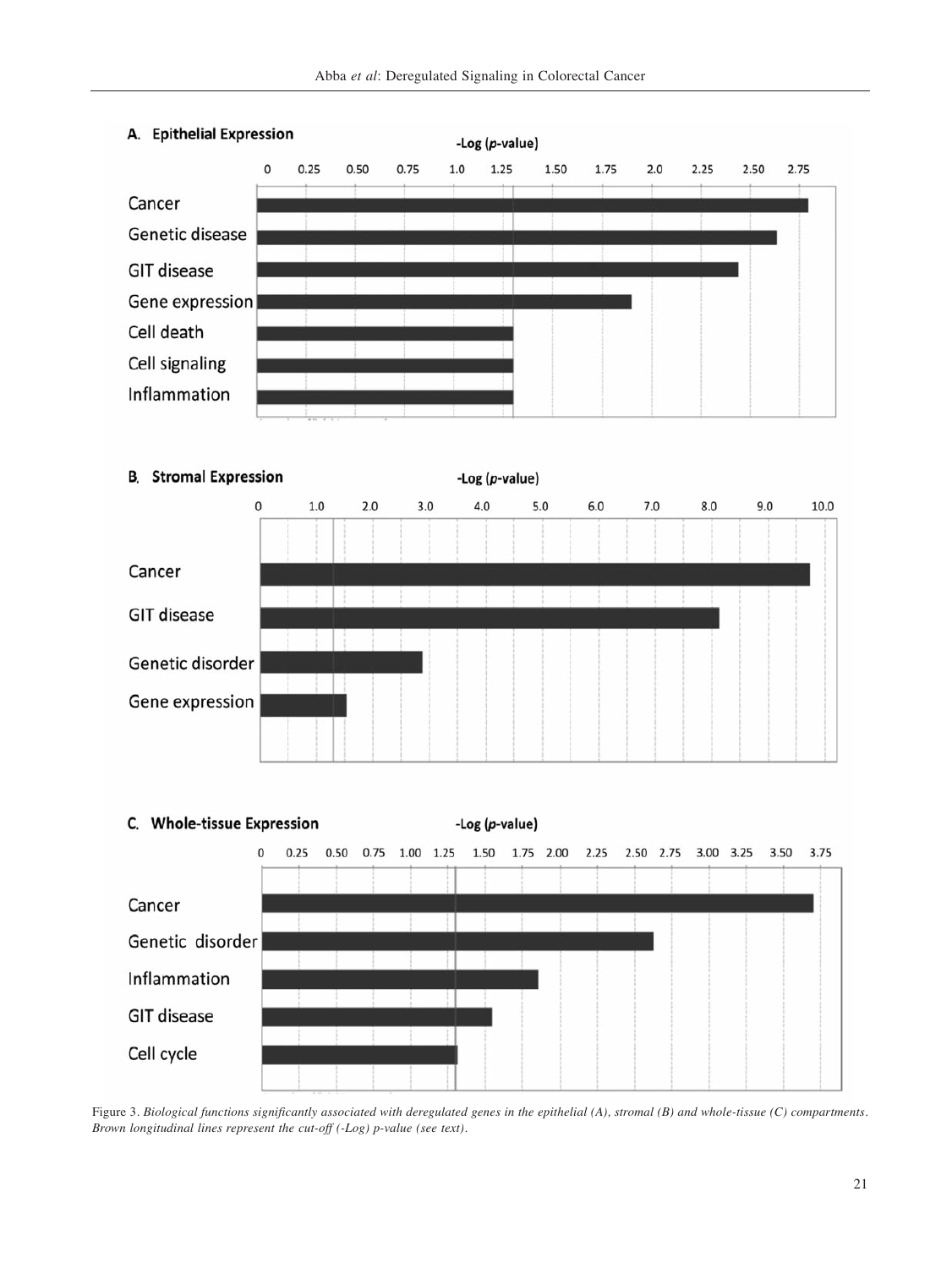| Gene symbol                     | Accession<br>number | Gene description                                                                    | Involved compartments          |
|---------------------------------|---------------------|-------------------------------------------------------------------------------------|--------------------------------|
| Up-regulated                    |                     |                                                                                     |                                |
| <b>TGFBI</b>                    | NM 000358           | Transforming growth factor-beta induced                                             | Epithelium/stroma/whole-tissue |
| <b>IFITM1</b>                   | NM 003641           | Interferon-induced transmembrane protein 1                                          | Epithelium/stroma/whole-tissue |
| GDF15                           | NM 004864           | Growth differentiation factor 15                                                    | Stroma/whole-tissue            |
| <b>CXCL1</b>                    | NM 001511           | Chemokine (C-X-C motif) ligand 1                                                    | Stroma/whole-tissue            |
| CDC25B                          | NM 212530           | Cell division cycle 25 homologue B (Schizosaccharomyces pombe)                      | Stroma/whole-tissue            |
| <b>IFITM2</b>                   | NM 006435           | Interferon-induced transmembrane protein 2                                          | Whole-tissue                   |
| COLIA2                          | NM 000089           | Collagen, type I, alpha 2                                                           | Whole-tissue                   |
| CKS2                            | NM 001827           | Cell division control 2 protein homolog kinase regulatory subunit 2                 | Whole-tissue                   |
| TOP <sub>2</sub> A              | NM_001067           | Topoisomerase (DNA) $\Pi\alpha$                                                     | Whole-tissue                   |
| <b>UBE2C</b>                    | NM 181803           | Ubiquitin-conjugating enzyme E2C                                                    | Stroma/whole-tissue            |
| CDH <sub>3</sub>                | NM 001793           | Cadherin 3, type 1, P-cadherin (placental)                                          | Epithelium/stroma/whole-tissue |
| <i>SLC12A2</i>                  | NM 001046           | Solute carrier family 12 (sodium/potassium/chloride transporters), member 2         | Whole-tissue                   |
| MMP11                           | NM 005940           | Matrix metallopeptidase 11 (stromelysin 3)                                          | Stroma/whole-tissue            |
| <b>CSE1L</b>                    | NM 001316           | Chromosome segregation 1-like (yeast)                                               | Whole-tissue                   |
| COL3AI                          | NM 000090           | Collagen, type III, $\alpha$ 1 (Ehlers-Danlos syndrome type IV, autosomal dominant) | Stroma/whole-tissue            |
| COL <sub>4</sub> A <sub>1</sub> | NM 001845           | Collagen, type IV, $\alpha$ 1                                                       | Epithelium                     |
| Down-regulated                  |                     |                                                                                     |                                |
| CA2                             | NM 000067           | Carbonic anhydrase II<br>Epithelium/whole-tissue                                    |                                |
| <b>MALL</b>                     | NM 005434           | Mal, T-cell differentiation protein-like<br>Whole-tissue                            |                                |
| SLC26A2                         | NM 000112           | Solute carrier family 26 (sulfate transporter), member 2                            | Whole-tissue                   |
| <b>ACADS</b>                    | NM 000017           | Acyl-coenzyme A dehydrogenase, C-2 to C-3 short chain<br>Whole-tissue               |                                |
| CKB                             | NM 001823           | Creatine kinase, brain<br>Epithelium/stroma/whole-tissue                            |                                |
| CAI                             | NM 001738           | Carbonic anhydrase I<br>Epithelium/whole-tissue                                     |                                |
| KRT20                           | NM 019010           | Whole-tissue<br>Keratin 20                                                          |                                |

Table III. *Differentially regulated genes overlapping with the most consistently reported deregulated genes from the meta-analysis of colorectal cancer gene expression profiling performed by Chan et al. (14).*

control the migration of many cell types in the body, and their mediation in tumor cell growth, migration and metastatic spread has not only been observed, but found to be of prognostic significance (39). Hepatocyte growth factor (HGF) signaling mediates, amongst others, epithelialmesenchymal transition, angiogenesis, cell motility, invasiveness and metastasis (1, 4), accordingly we found MET, the primary ligand for the HGF on average 3-fold upregulated in our tumor samples. Further reinforcing the metastasis disposition of the stroma was HIF signaling, playing critical roles on tumor cell expansion by regulating energy metabolism and the induction of angiogenesis (7, 24). HIF activation correlates with metastasis in multiple tumors and can promote metastasis through the regulation of factors governing tumor cell metastatic potential including CXCR4 and stromal factor-derived factor 1 (13).

The commonly expressed pool of genes begs the question why two different cell types with different functions should have a common expression. Plausible explanations include a robust signature that cuts across cell types, or an expression switch transiting one cell phenotype to another, as is observed in the epithelial to mesenchymal transition. We were able to confirm that *TGFB1, CDH3, IFITM1* and *CKB* all belonging to the list of genes reported as most commonly deregulated in expression profiling studies of cancer *versus* normal tissue (8) and several of these genes have also been shown to partake in epithelial to mesenchymal transition (18, 19, 23, 33). These facts are further supported by the study conducted by Sheehan *et al.* (26) found by proteomic microarrays that signaling molecules expressed in stroma and epithelium appear more similar to each other in tumors than in normal colon, also hinting at epithelial to mesenchymal transition .

We found that deregulation of *LZTR1, TMEM201, HOXD1, LPAR1* and *POLR2D* genes correlated significantly with the level of CA 19-9 tumor marker, suggesting that these genes could individually or collectively be used to evaluate disease state and/or progression. A multicenter trial with larger patient numbers would be necessary to confirm if this is indeed the case, but the limitation would be that only pure epithelial cells can be used for this assessment. Ideally, for a feasible clinical application, a marker combination should be robust against stromal contamination of tumor tissues of patients consequently our common gene signature set might have been suited as a marker pattern, indicative of a particular prognosis, course of disease and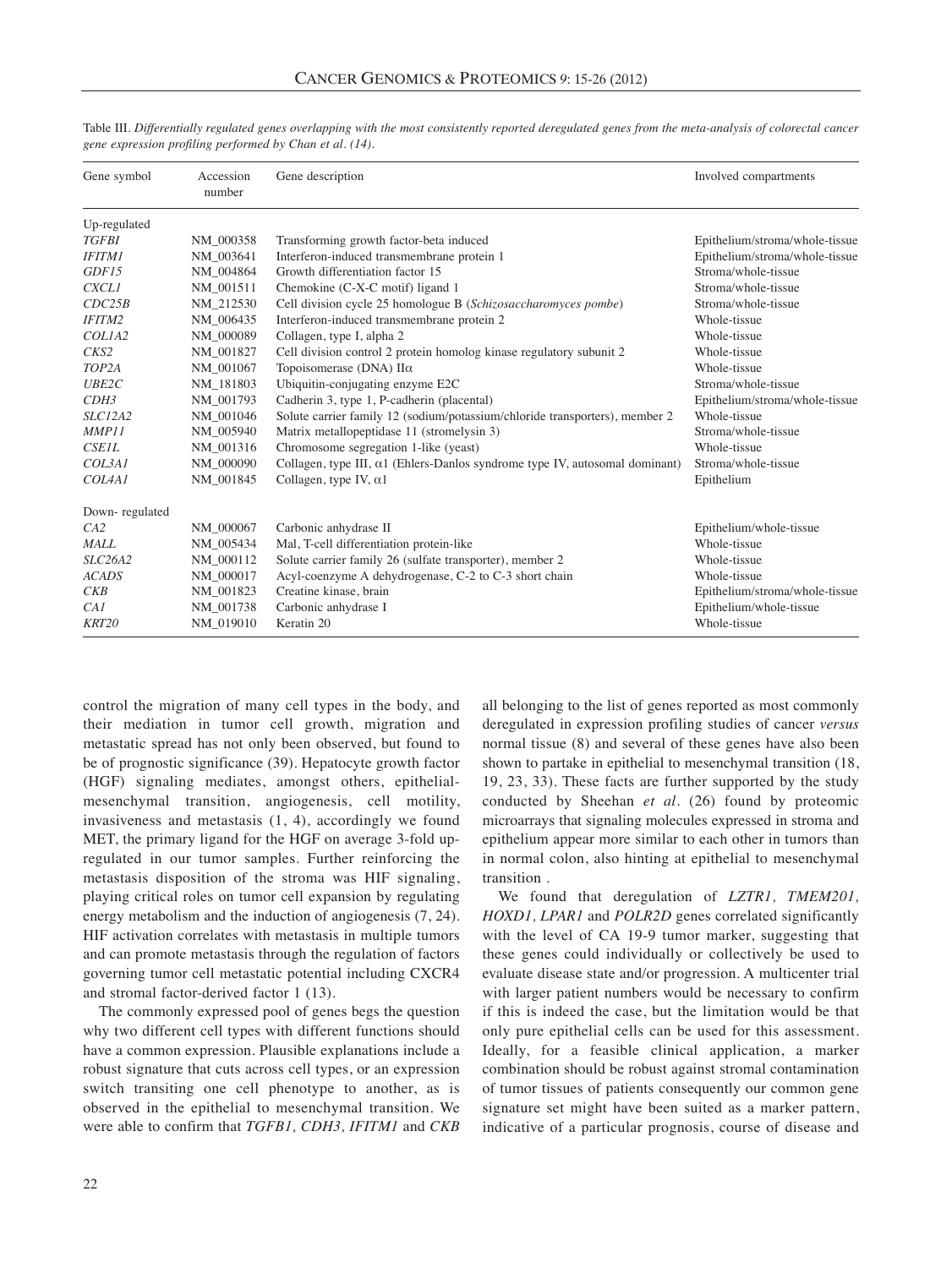

Figure 4. *Networks of interacting genes identified using Ingenuity Pathway Analysis. Red indicates overexpressed and green underexpressed genes. Direct and indirect interactions are symbolized by solid and dashed lines respectively. Node shapes represent functional classes of gene products: rectangles with solid lines for cytokines, rectangles with dotted lines for growth factors, upright triangles for phosphatases, inverted triangles for kinases, truncated triangles for transporters, diamonds for enzymes, rhomboids for peptidases , latitudinal ovals for transcriptional regulators or modulators, longitudinal ovals for transmembrane receptors and circles for other molecules.*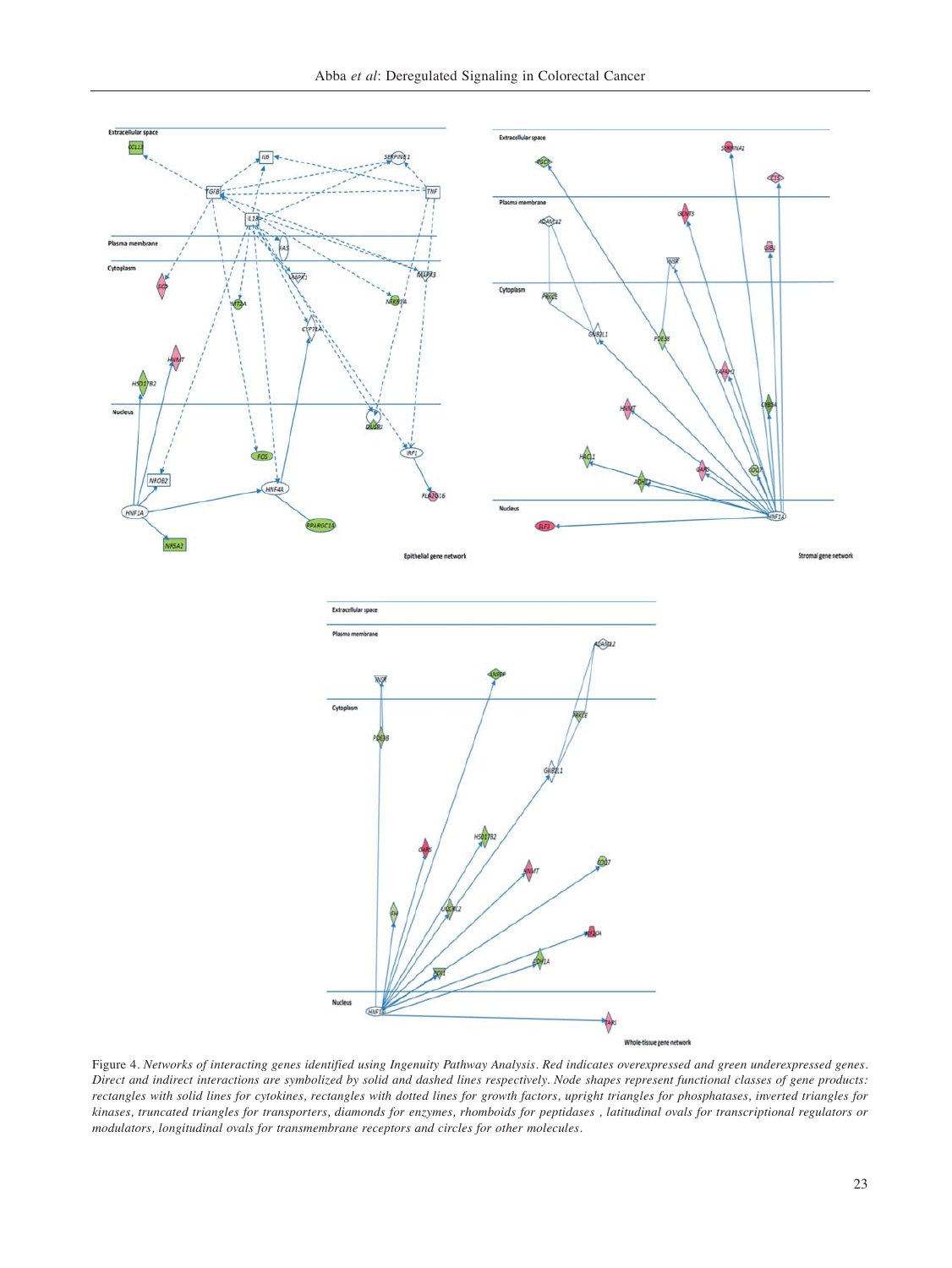| Whole-tissue        | $p$ -value | Contributing genes                   |
|---------------------|------------|--------------------------------------|
| T1/T2 versus T3/T4  | 0.588      | ٠                                    |
| NO versus N1/N2     | 0.402      |                                      |
| M0 versus M1        | 0.759      |                                      |
| <b>CEA</b>          | 0.285      |                                      |
| CA 19-9             | 0.378      | $\overline{\phantom{a}}$             |
| Epithelium          |            |                                      |
| T1/T2 versus T3/T4  | 0.143      | $\overline{\phantom{a}}$             |
| $NO$ versus $N1/N2$ | 0.875      |                                      |
| M0 versus M1        | 0.250      |                                      |
| <b>CEA</b>          | 0.964      |                                      |
| CA 19-9             | 0.028      | LZTR1, TMEM201, HOXD1, LPAR1, POLR2D |
| Stroma              |            |                                      |
| T1/T2 versus T3/T4  | 0.295      | $\overline{\phantom{a}}$             |
| NO versus N1/N2     | 0.484      |                                      |
| M0 versus M1        | 0.808      |                                      |
| <b>CEA</b>          | 0.533      |                                      |
| CA 19-9             | 0.057      |                                      |

Table IV. *Clinicopathologic associations with expression data using the global test statistic.* 

response to a certain type of therapy, amongst other possible applications. Unfortunately, with our low patient numbers, we were unable to define a significant pattern of gene expression across compartments that could be applied to any of these clinically important questions. Additionally, the molecular cross-talk between tumor epithelium and stroma is simply not reflected by analyzing whole-tissue extracts, and therefore, a differential assessment of compartments and a separation of cell types of patient tumors will also be necessary in the future to help answer clinical questions. We anticipate that an answer to this issue might be given by the ongoing worldwide Cancer Genome Project.

In conclusion, our findings strongly suggest that the accurate interpretation of data arising from the analysis of heterogeneous tissue structures lends itself to inherent biases of its constitutive components and that while whole-tissue samples are very important sources of information, each constitutive component presents its own analytical advantage. The latter point is supported by the recent finding, in colorectal carcinomas, that stromal cells did not share *KRAS* mutations that the epithelial compartment harbored (3).

## **Conflict of Interest**

No conflicts declared.

### **Acknowledgements**

Special thanks are due to the Microscopy Core Facility team, especially Felix Bestvater and Manuela Brom for their invaluable support. We also acknowledge the valuable technical assistance of

Oliver Heil, Kristin Simon and Sabine Henze. HA was supported by Alfried Krupp von Bohlen and Halbach Foundation (Award for Young Full Professors), Essen, Hella-Bühler- Foundation, Heidelberg, Dr. Ingrid zu Solms Foundation, Frankfurt/Main, the Hector Foundation, Weinheim, Germany, the FRONTIER Excellence Initiative of the University of Heidelberg, the Walter Schulz Foundation, Munich, Germany, as well as the Deutsche Krebshilfe, Germany.

## **References**

- 1 Arlt F and Stein U: Colon cancer metastasis: MACC1 and Met as metastatic pacemakers. Int J Biochem Cell Biol *41*: 2356- 2359, 2009.
- 2 Bagnato A and Rosano L: The endothelin axis in cancer. Int J Biochem Cell Biol *40*: 1443-1451, 2008.
- 3 Baloglu H and Yigit N: Stromal cells do not share KRAS mutations that the epithelial component harbors in colorectal carcinomas. Cancer Lett *308*: 118-121, 2011.
- 4 Birchmeier C, Birchmeier W, Gherardi E and Vande Woude GF: Met, metastasis, motility and more. Nat Rev Mol Cell Biol *4*: 915-925, 2003.
- 5 Bonjardim CA, Ferreira PC and Kroon EG: Interferons: signaling, antiviral and viral evasion. Immunol Lett *122*: 1-11, 2009.
- 6 Cardoso J, Boer J, Morreau H and Fodde R: Expression and genomic profiling of colorectal cancer. Biochim Biophys Acta *1775*: 103-137, 2007.
- 7 Carmeliet P and Jain RK: Molecular mechanisms and clinical applications of angiogenesis. Nature *473*: 298-307, 2011.
- 8 Chan SK, Griffith OL, Tai IT and Jones SJ: Meta-analysis of colorectal cancer gene expression profiling studies identifies consistently reported candidate biomarkers. Cancer Epidemiol Biomarkers Prev *17*: 543-552, 2008.
- 9 Craven RA and Banks RE: Laser capture microdissection for proteome analysis. Curr Protoc Protein Sci Chapter *22*: Unit, 2003.